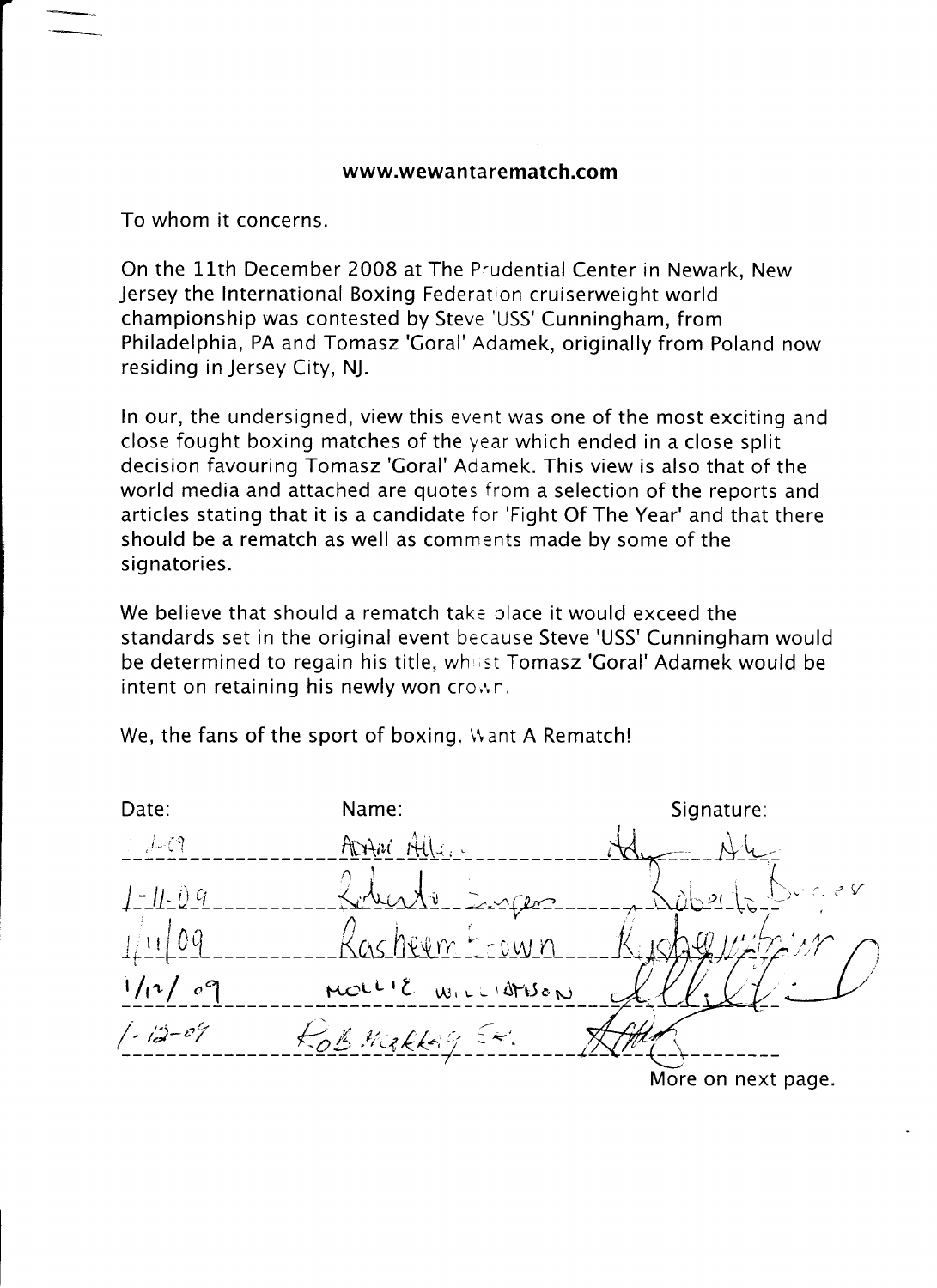Date: Name: Signature:  $257 - 121$  $\mathcal{L}Z$  $1 - 12 - 01$  $12 - C4$  $\sum_{i=1}^{n}$ Barnes CLEux  $1 - 1209$ ster\_CCc  $1 - 12.69$  $\times$ 46 $\sqrt{2}$  $1 - 12 - 07$  $\int_{C_{i}(t),t}\int_{t}\int_{t}^{t}$  $1 - 12 - 07$ Soe Chief Eugen V) *W*  $1 - 17.07$ îvre K anus / Dax  $A - B - C$ ENNIS PE-NI  $D1/12/04$  $\overline{u}$ رہ رہر ر  $^{\prime\prime}$ O 51  $w_{4}$ 4 Luz  $\hat{\mathcal{U}}$  $m\nu$  T

More on next page.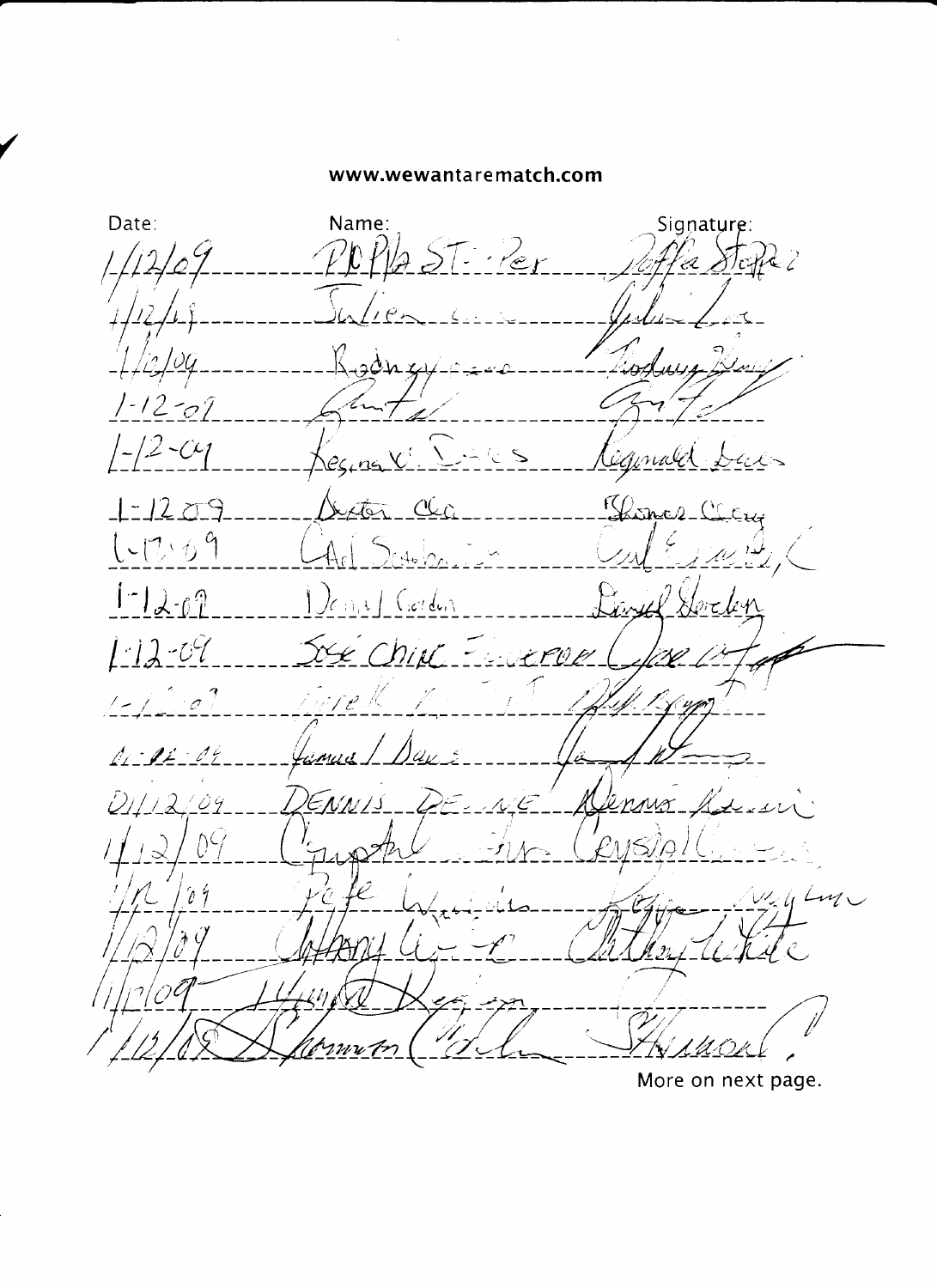Date: Name: Signature:  $1/2/09$ Juhard I du Jepaix Jessde  $1172799---20011-22259$  $1/12109$ <u> ---- MARCUS Soct</u> Marcus,  $\frac{1}{2}$  (12/09) errance Tomms Tengt Aam  $1/2/09$  $4nA$  House  $Rn$  eq.  $U_1$ Ũ  $-12 - 69$ äm  $\sim 10^{11}$  $1 - 12 - 39$  $\iota\iota\sqrt{\lambda}$  $1 - 12 - 07$  $54$  $q_{h1}$  $12.05c$  $\overline{\mathcal{L}}$  $-12-09$  $1/2/89$  $m = 4$ 

More on next page.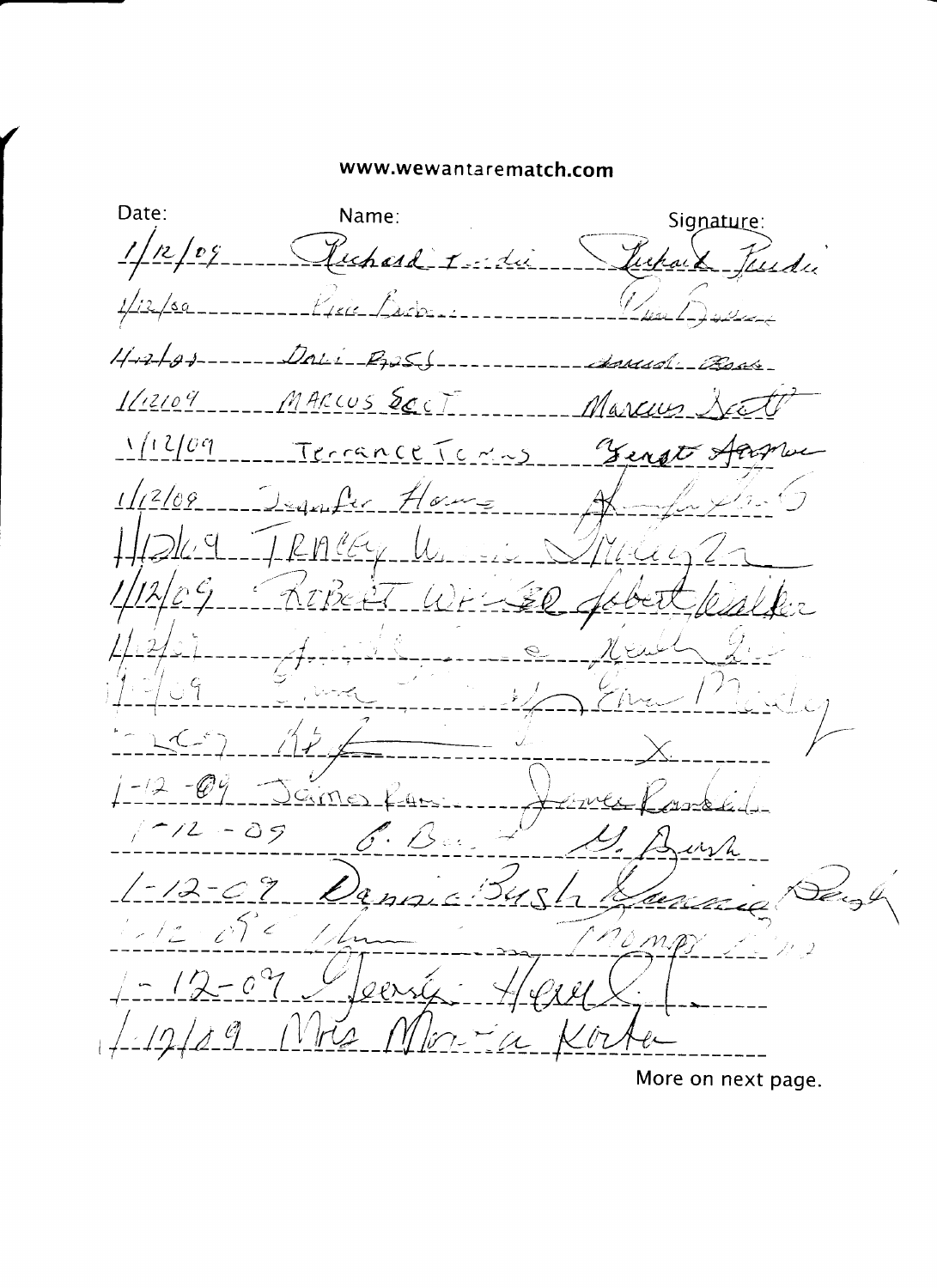Date: Name: Signature: hadeer Riv  $1 - 10 - 09$ ageni,  $\left(-10 - 0^{3}\right)$  $\sigma$   $\varnothing$  $1627$  $1 - 16 - 09$  $1 - 10 - 09$ 'S D  $A$   $\Omega$ i $\Omega$ ahn<  $\frac{1}{L}$   $\frac{1}{L}$   $\frac{1}{L}$  $\mathcal{U} \mathcal{M}$  .  $1 - 10 - 09$ 960 t Tank Richardson  $1 - 2 - 09$  $\sqrt{N}$  $^{\prime}$ la and نړ) غکړ  $700$  $1 - 13 - 07$  $U\cap C$  $-1205$  $\mathcal{L}$  $414 - 1$  $209$ Westyle Der estex <u>r Jelliam S</u> Tommy Goode.  $1 - 2 - 0$  $1 - 2 - 09$  $Ll$  curles  $\rightarrow$ dn  $\land$ l mund  $\omega_l$  $XULUL$  $1 - 12 - 09$ alana  $-12 -09$ rucles  $\alpha$ lene  $1 - 12 - 09$  $IayloC$ Corey More on next page.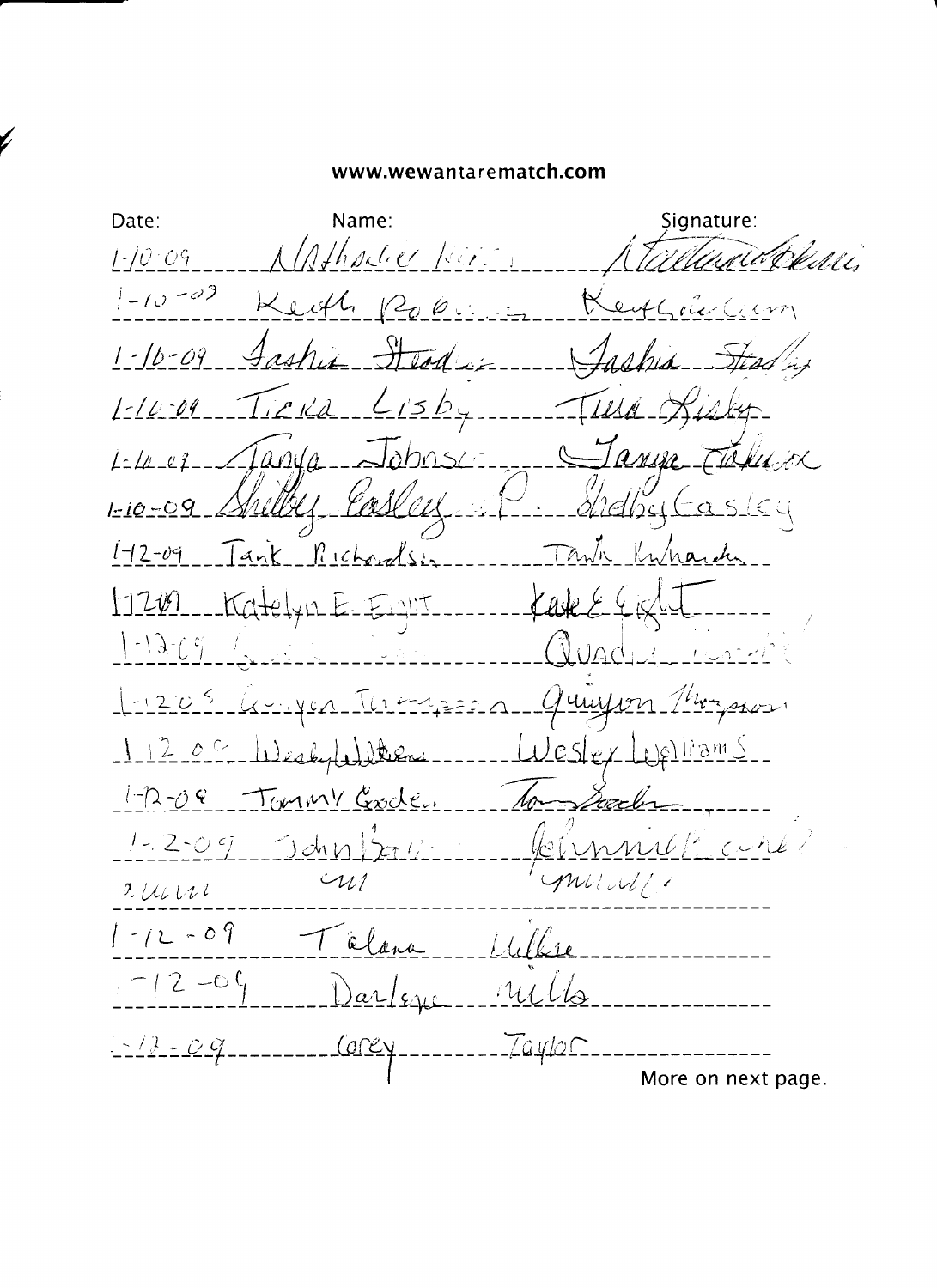Date: Mame: « Signature:  $1 - 12 - 09$  $-12 - 10$ 0 t  $\mathcal{M}$  $\sum_{k\in\mathbb{Z}}$  $-12 - 09$  $cov + mc$ Mec Donal Cennes  $\hat{\mathbb{Z}}$  $1200$  $\alpha$ la  $||m$  $\left| A \right|$ 'e era  $\mathcal{F}_{\lambda}$  $t\infty$  $222010$  $\mathcal{J}_{\epsilon}$ Enstri  $1 - 13 - 09$  $\alpha$  no  $-13 - 04$  $\sqrt{2}$  $\gamma \circ$  $S$  chn  $C$ E S S  $\pm\frac{1}{2}$  3 0 9 Spencer Iranick  $1 - 13 - 7$ EMIK  $1 - 13 - 0 = 7$  $AV_{ij}$  $1 - 13 - 0.5$ Llaker RIKELLE E  $\mathcal{A}$  $\left\{\frac{-1}{2} - 9\right\}$  $\mathcal{L}_{\bm{\mathcal{U}}}$ しゅだん <u>4 1 orj</u> er re  $1 - 13 - 09$ at raadirat  $1 - 13 - 09$ arrer كمنط  $\Gamma$  $\pm 13$  al Mundel  $N4eL6$ ASKINS  $1 - 13 - 09$ Muchae

More on next page.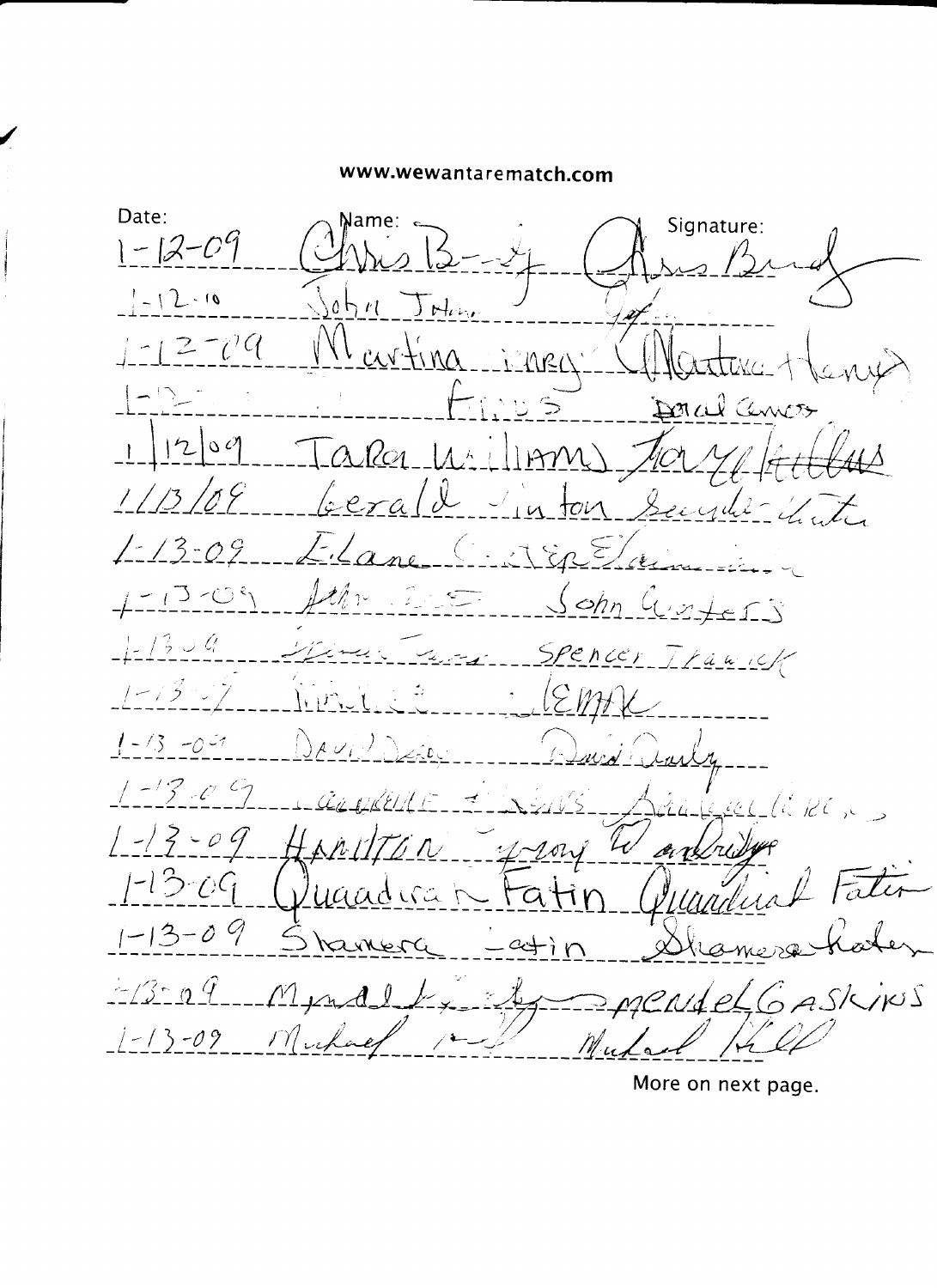Date: Name: Signature:  $W_{12SC}$ <u>V incen</u> 09- $-09$  $\check{\zeta}$  $-09$  $-13 -09$ Uhmles  $\hat{\phantom{1}}$  $\zeta$ ۰,  $\mathcal{S}_{\mathcal{C}}$  $\left\langle \cdot \right\rangle$  $\hat{\phantom{1}}$  $1 - 1 - 3$ 9 C | P  $799$  $\sqrt{2}$  $\overline{C}$ 'ANC'E torre  $\overline{\mathcal{L}}$ l- $2\eta \Delta h$  $-15$  $\bigcap$  G  $>1/3$ t T  $1 - 13 - 09$ yer More on next page.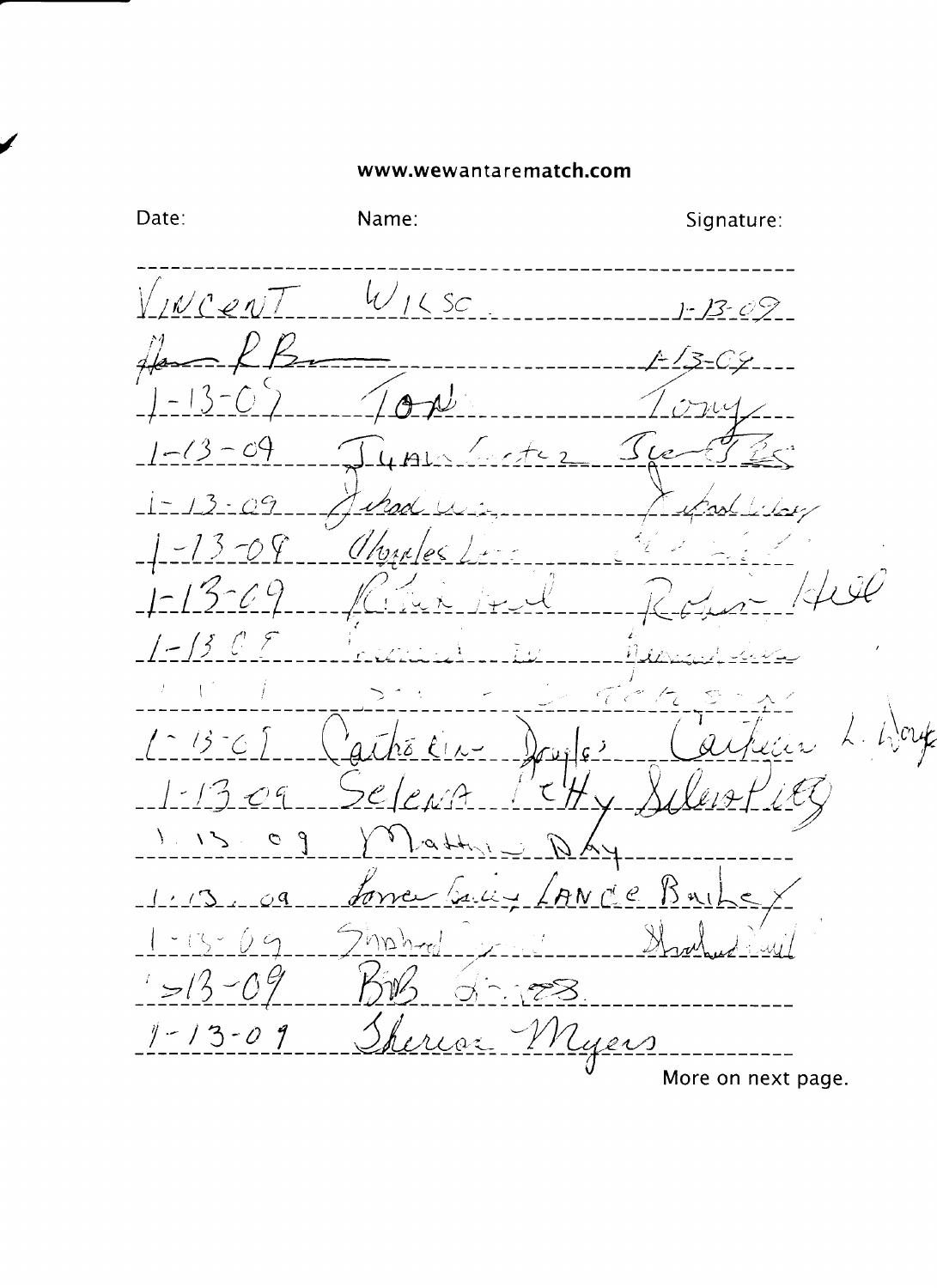Date: Name:Signature:  $1/3/25$ Dewick  $1/3/69$  $G$ regory. 10414.  $3 - 09$  $GABY-BEZWQ$ 可最 しゃくこ  $\{\beta_{\rm{obs}}\}$  $\{ \hat{r} \}$  $\mathcal{E}^{\mathbb{C}^n \times \mathbb{C}^n}$  $\mathcal{L}(\mathbb{C} \times \mathbb{C} \times \mathbb{C} \times \mathbb{C} \times \mathcal{Q})$  $\mathcal{L}/\mathcal{A}$ さんです。  $2c$  $11.1369$  $\sqrt[4]{5}$ Commentary E  $4.13 - 09$  $-13 - 69$  $5$ rew $\nu$ It /s  $20.52$  $\mathcal{L}_{\mathscr{C}}$ 434  $\epsilon \in \mathbb{R}^d$  $-CULL<sup>2</sup>$  $\angle$  ,  $\in$  $\mathcal{L} \mathcal{L}$ .  $3/C$   $9$ Committed before in allen, y (m)  $\mathcal{T}^{\mathrm{lc}}$ Ja $\nu$ , 0 $q$  $\sim$  1  $\ell$ <sub>2</sub>  $h$  $4.7711$  $r/m$ U Á ドローズド  $(77.7) \times 10^{-7}$  $\frac{1}{2} \sum_{i=1}^{n} \frac{1}{i} \sum_{i=1}^{n} \frac{1}{i} \sum_{j=1}^{n} \frac{1}{j} \sum_{j=1}^{n} \frac{1}{j} \sum_{j=1}^{n} \frac{1}{j} \sum_{j=1}^{n} \frac{1}{j} \sum_{j=1}^{n} \frac{1}{j} \sum_{j=1}^{n} \frac{1}{j} \sum_{j=1}^{n} \frac{1}{j} \sum_{j=1}^{n} \frac{1}{j} \sum_{j=1}^{n} \frac{1}{j} \sum_{j=1}^{n} \frac{1}{j} \sum_{j=1}^{n$  $\Delta S$  $\sim$  1  $_{\odot}$ More on next page.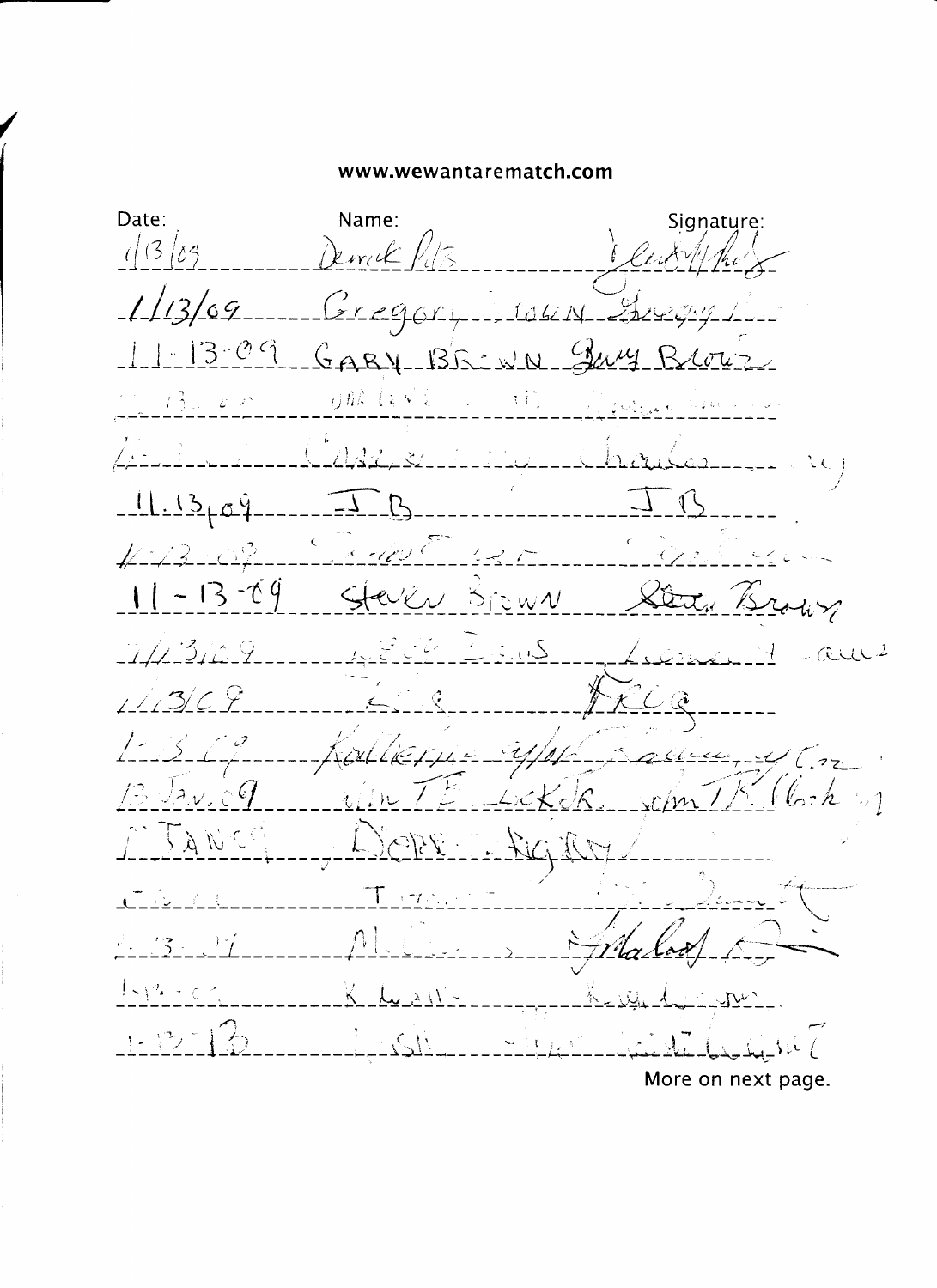Signature: Date: Name: BENJAMIN 1886  $1 - 13.67$  $\mathcal{Z}\mathcal{Y}_{\mathcal{A}}$  $R_{2}$ ت ب  $(-15$ et Trum C  $\angle$  - 1.3 -/ 3-6  $2$  Rick 下  $\tilde{\mathcal{K}}(\tilde{\mathcal{K}})$ 년 G  $\int J/\bar{J}$  $\left\langle \cdot\right\rangle$  $\mathcal{L}[\varphi]_{\mathcal{G}\sim\mathcal{M}}$  $-13 - 47$  $-13.04$ it Situan - Jague  $-2-29$ وأضلك Juptone-\_\_<u>\_بالألائ</u>\_ <u>Zobect</u> WALKER  $1.13 - 03$  $1<\frac{1}{2}$ Walker <u>VIVIAN WALKER</u>  $1 - 13 - 07$  $13 \times 9$  $\mathcal{Y}$  $\mathbf{t} \in \bigcup_{i=1}^N$  $\mathcal{L}$  $M, \xi, \xi$ More on next page.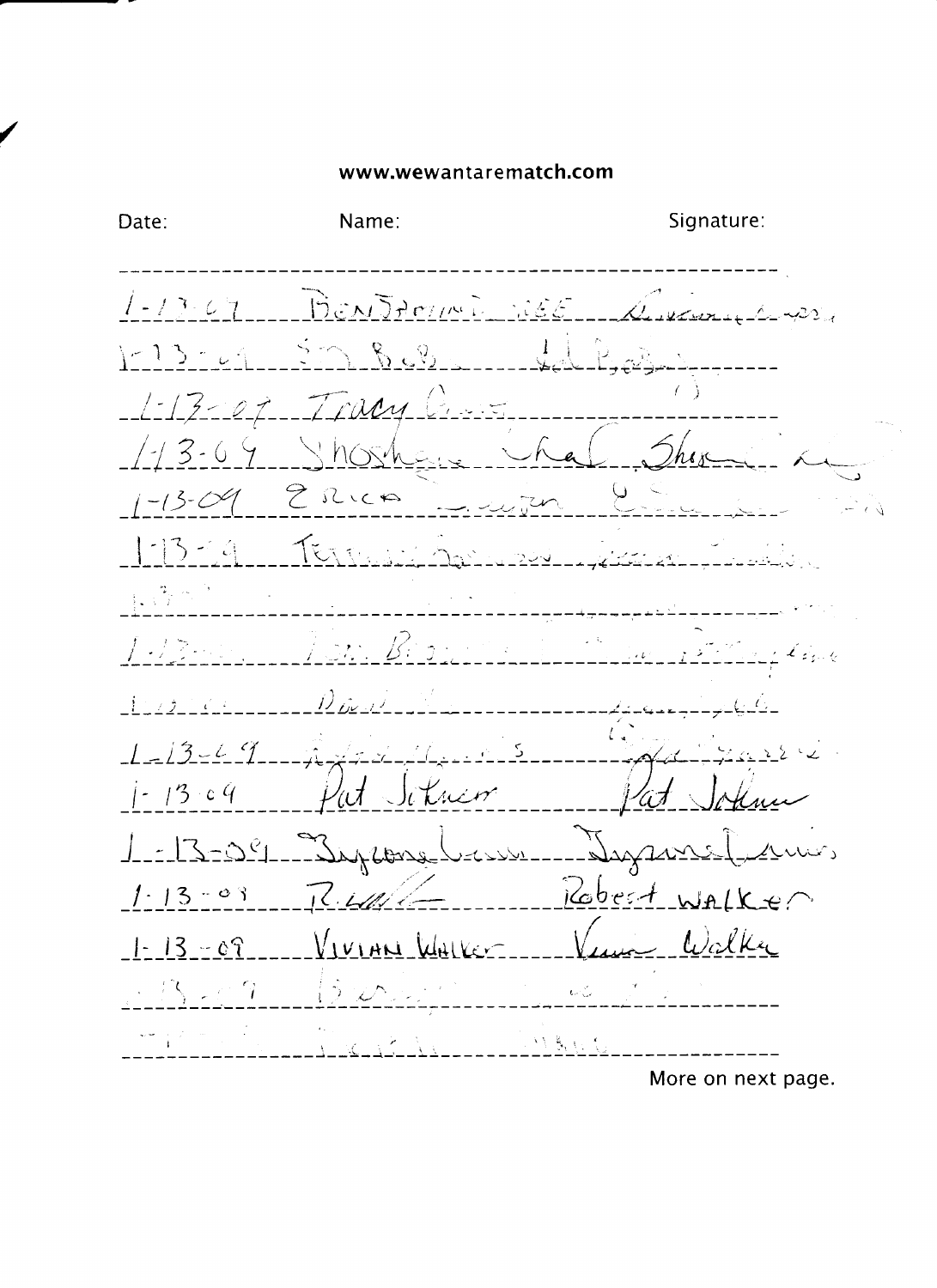/

Date: Name: Signature: <u>369</u>  $\hat{\mathcal{C}}$  or  $\sim$  $t\!-\!2$ Ţ,  $1/13/6$  $1/2/14$  $1/13/69$  $11364$  $326x'$ رميس  $1/13$   $e^{\gamma}$  $\sqrt{}$ of George  $4\pi$ 12  $1/7$  $\mathcal{L}_{\mathcal{A}}$ الممتشف با プライー Adaha Hacther  $\{C^{\mu\nu}(\mathcal{L})\}$  $\pm$  / let fit ellipses  $6N38557$  $1/1364$ skeena  $|\hat{U}_P|$  $\vdash$ <u>Luki</u>  $\cup$   $\cup_{i,k}$   $\in$  $\sqrt{2}$ ्ट्रस् **Williams**  $\sim$  12 L

More on next page.

-'t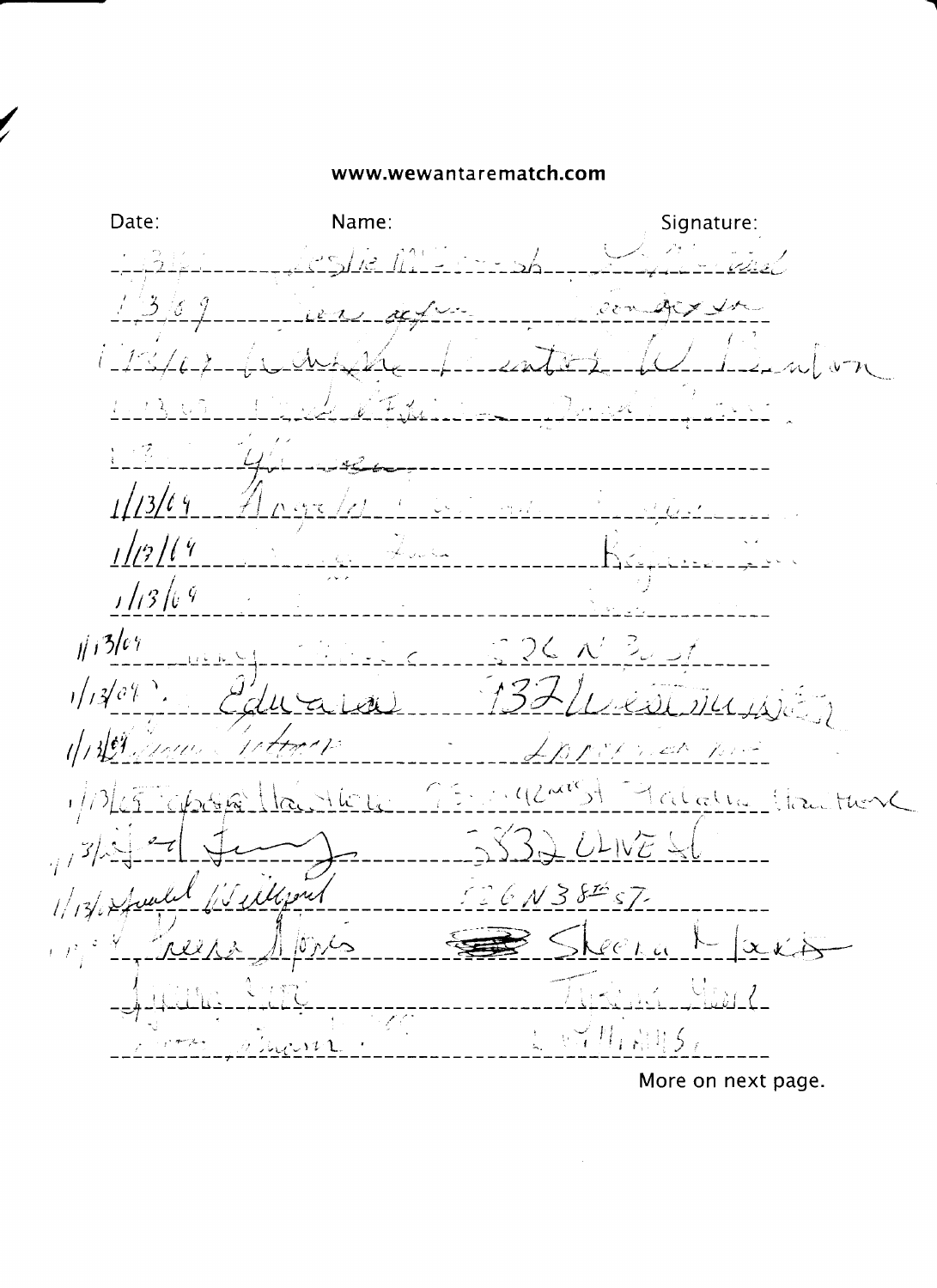Date: Name: Signature:  $1/3.4$ حفيد  $H_{\rm eff}$  , the same Ÿ  $f: A \rightarrow \mathbb{R}^3 \backslash \mathbb{R}^3$  $\mathcal{H}(\mathcal{A})$  $\sim$  $\pm$  0  $1/13/04$  $200$  $18450255$  $K$  hal ن<br>ن بيأ  $Hz_1z_2$  $\mathcal{N}(\zeta)$ *Brown* al Hri  $17$  $\frac{1}{2}$  $\ddot{f}$  $\mathcal{Z}$  .  $\frac{1}{\sqrt{1-\frac{1}{2}}}\log$  $0<sup>7</sup>$ Herry  $2222$  $\mathbb{L}^{\times}$   $\cong$  $22$ ----Bujian Bujuer  $\frac{3}{2}$ More on next page.